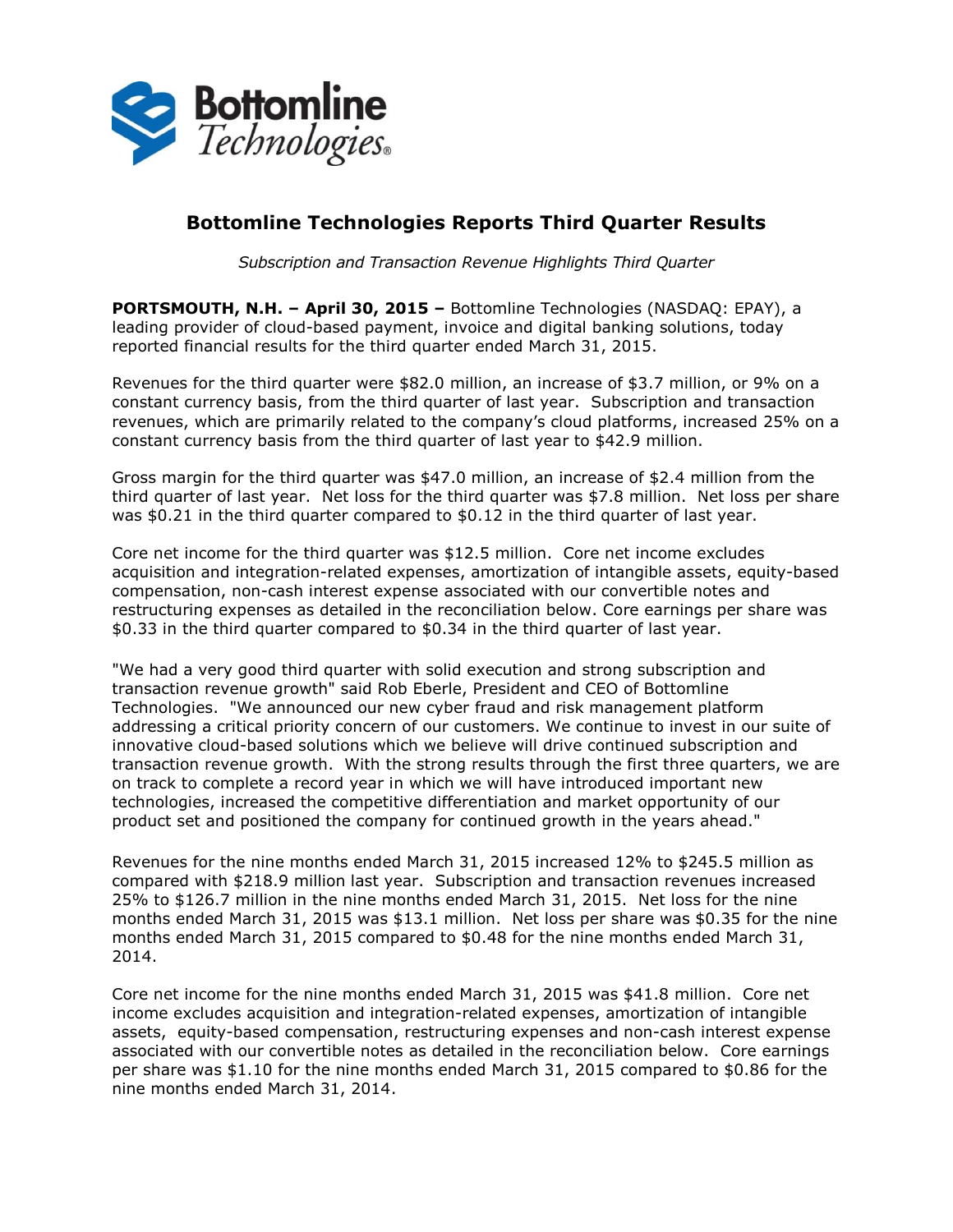### **Third Quarter Customer Highlights**

- Selected by seventeen institutions to provide Paymode-X, Bottomline's leading cloudbased payments automation platform.
- Chosen by seven leading organizations, including Employers Holdings, Inc. and Securitas, to provide Bottomline's cloud-based legal spend management solutions to automate, manage and control their legal spend.
- Signed nine new Digital Banking deals, enabling banks to accelerate innovation, grow revenues and relationships, and drive profitable growth.
- Leading institutions, such as PMA Capital Corporation, Reliance Trust, and Marathon Oil Company, chose Bottomline's payment automation solutions to extend their payments capabilities and improve efficiencies.
- Companies such as Silicon Valley Bank and ABF Investments PLC selected Bottomline's Financial Messaging solution to improve operating efficiencies and optimize the effectiveness of their financial transactions by utilizing the SWIFT global network.

### **Third Quarter Strategic Corporate Highlights**

- Announced the launch of a comprehensive cyber fraud and risk management solution as a result of our acquisition of Intellinx, Ltd. Headquartered in Israel, the Intellinx solutions are trusted by some of the largest organizations in the world because of its unique ability to non-invasively monitor, replay, and analyze user behavior across multiple channels, and instantly flag and stop suspicious activity.
- Selected as winner of the Treasury Management International award for Innovation and Excellence in Cash Management for the fourth year in a row. The TMI Awards recognize banks, advisors, and technology providers who best understand the challenges that corporate treasurers face in the global treasury arena.
- Bottomline's Digital Banking 3.0 solutions helped customers deploy market changing technology and receive industry recognition including:
	- Best Use of IT in Wholesale & Investment Banking at the FS Tech Awards 2015 awarded to a major European bank and longstanding customer.
	- Best Digital Platform of 2015 in the Digital Strategy Awards at Innovation Enterprise's 2015 Digital Strategy Innovation Summit awarded to a major global bank. Award presented in recognition of the best conceived digital platform, combining sophisticated digital marketing with Bottomline's leading online account opening experience.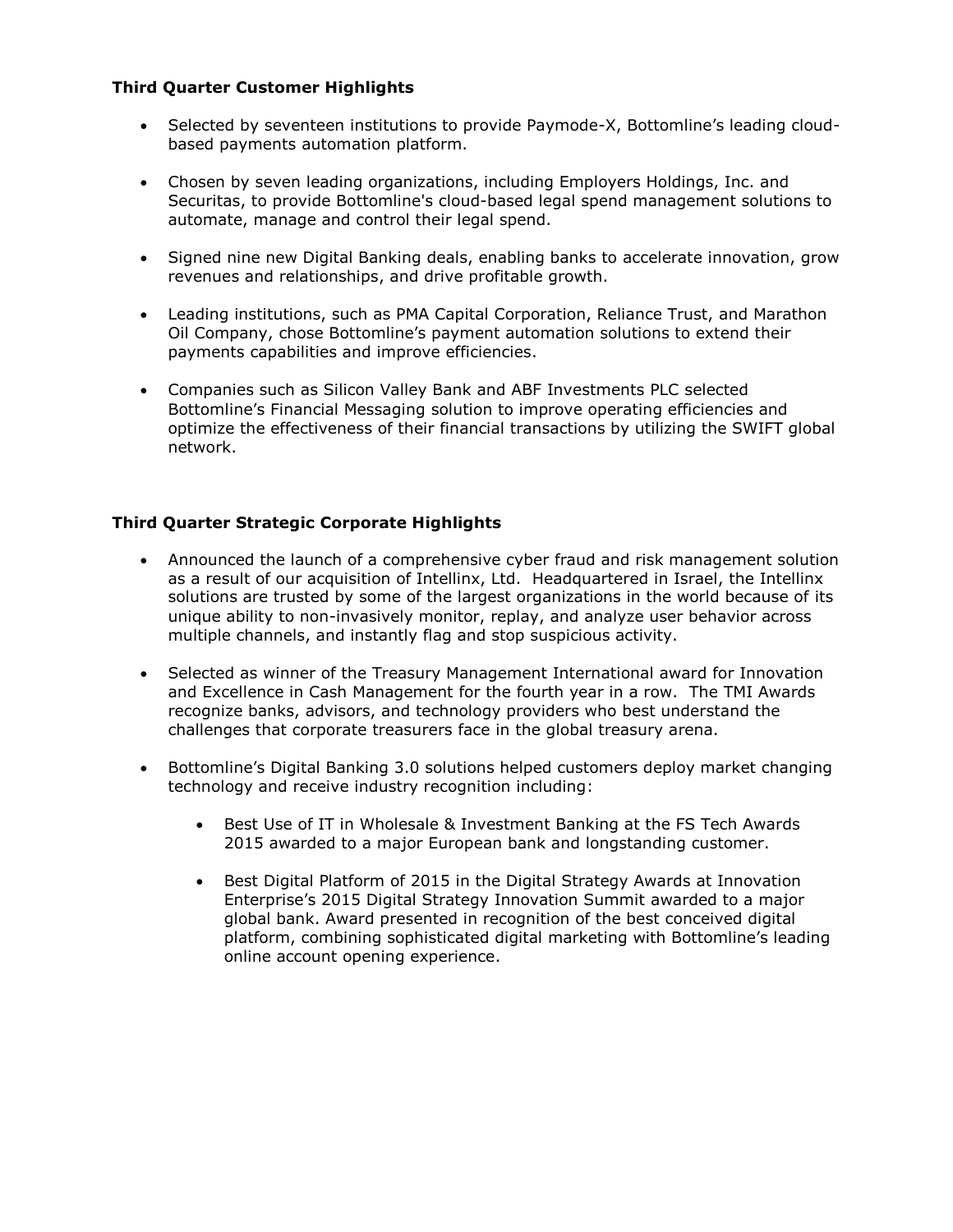#### **Non-GAAP Financial Measures**

We have presented supplemental non-GAAP financial measures as part of this earnings release. The presentation of this non-GAAP financial information should not be considered in isolation from, or as a substitute for, our financial results presented in accordance with GAAP. Core net income and core earnings per share are non-GAAP financial measures. Our non-GAAP financial measures exclude certain items, specifically amortization of intangible assets, impairment losses on equity investments, equity-based compensation, acquisition and integration-related expenses (including acquisition-related earn-outs), restructuring related costs, non-cash pension expenses, non-core charges associated with our convertible notes and other non-core or non-recurring gains or losses that arise from time to time. Non-core charges associated with our convertible notes consist of non-cash interest expense. Acquisition and integration-related expenses include legal and professional fees and other direct transaction costs associated with our business and asset acquisitions, costs associated with integrating acquired businesses, including costs for transitional employees or services, integration related professional services costs and other incremental charges we incur as a direct result of our acquisition and integration efforts. Periodically, such as in periods that include significant foreign currency volatility, we present certain metrics on a "constant currency" basis, to show the impact of period to period results normalized for the impact of foreign currency rate changes. We calculate constant currency information by translating prior period financial results using current period foreign exchange rates. We believe that these supplemental non-GAAP financial measures are useful to investors because they allow for an evaluation of the company with a focus on the performance of its core operations, including more meaningful comparisons of financial results to historical periods and to the financial results of less acquisitive peer and competitor companies. Our executive management team uses these same non-GAAP financial measures internally to assess the ongoing performance of the company. Additionally, the same non-GAAP information is used for planning purposes, including the preparation of operating budgets and in communications with our board of directors with respect to our core financial performance. Since this information is not a GAAP measurement of financial performance, there are material limitations to its usefulness on a stand-alone basis, including the lack of comparability of this presentation to the GAAP financial results of other companies. In computing diluted core earnings per share, we exclude the effect of shares issuable under our convertible notes to the extent that any such dilution would be offset by our note hedges; the note hedges would be considered an anti-dilutive security under GAAP.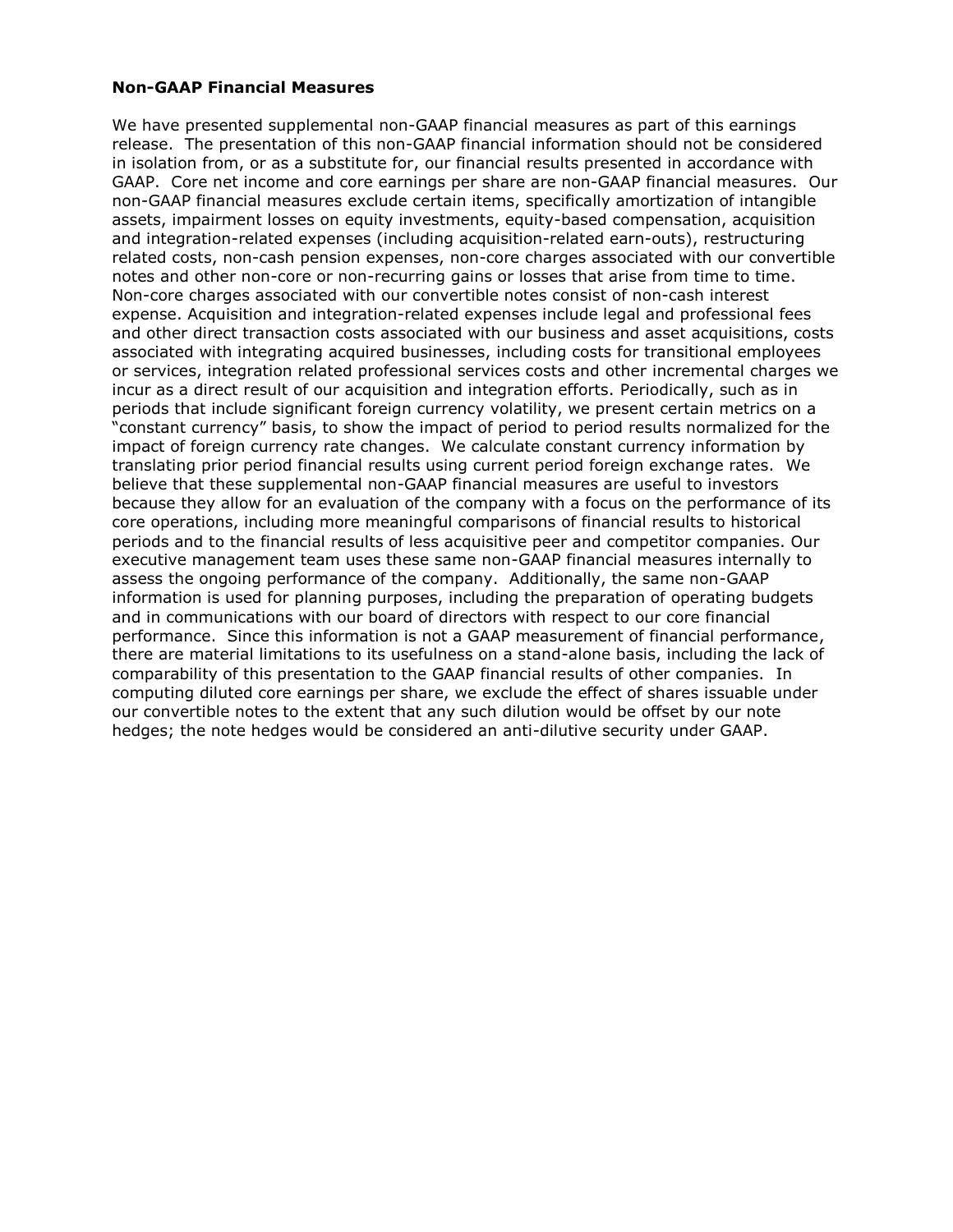A reconciliation of our GAAP results to our non-GAAP results for the three and nine months ended March 31, 2015 and 2014 is as follows:

|                                              | Three Months Ended<br>March 31, |            | Nine Months Ended<br>March 31, |            |
|----------------------------------------------|---------------------------------|------------|--------------------------------|------------|
|                                              | 2015                            | 2014       | 2015                           | 2014       |
|                                              | (in thousands)                  |            | (in thousands)                 |            |
| GAAP net loss                                | \$ (7,830)                      | \$ (4,310) | \$ (13,060)                    | \$(17,623) |
| Amortization of intangible assets            | 8,002                           | 4,784      | 22,186                         | 18,663     |
| Equity-based compensation                    | 7,134                           | 6,225      | 19,563                         | 16,792     |
| Acquisition and integration-related expenses | 846                             | 1,062      | 2,553                          | 4,635      |
| Restructuring expenses                       | 1,074                           | 1,015      | 1,346                          | 1,060      |
| Non-cash pension expense                     | 21                              | 87         | 42                             | 238        |
| Non-cash interest expense                    | 3,061                           | 2,871      | 9,038                          | 8,479      |
| Other non-core expense                       | 145                             |            | 145                            |            |
| Other income tax expense                     |                                 | 978        |                                |            |
| Core net income                              | \$12,453                        | \$12,712   | \$41,813                       | \$32,244   |
|                                              |                                 |            |                                |            |
| <b>GAAP diluted shares</b>                   | 38,121                          | 38,687     | 38,062                         | 37,889     |
| Impact of note hedges                        |                                 | (866)      |                                | (440)      |
| Core diluted shares                          | 38,121                          | 37,821     | 38,062                         | 37,449     |

The table below is a comparative summary of our total revenues and our subscription and transaction revenues shown with a constant currency growth rate:

|                                       | Three Months Ended<br>March 31, |          | % Increase  |             |  |
|---------------------------------------|---------------------------------|----------|-------------|-------------|--|
|                                       |                                 |          |             | Constant    |  |
|                                       | 2015                            | 2014     | <b>GAAP</b> | Rates $(1)$ |  |
|                                       | (in thousands)                  |          |             |             |  |
| <b>Total Revenues</b>                 | \$81,951                        | \$78,252 | 5%          | 9%          |  |
| Subscription and Transaction Revenues | 42,926                          | 35,095   | 22%         | 25%         |  |

 $<sup>(1)</sup>$ Constant currency information compares results between periods assuming exchange</sup> rates had remained constant period-over-period. We calculate constant currency information by translating prior-period results using current-year GAAP foreign exchange rates.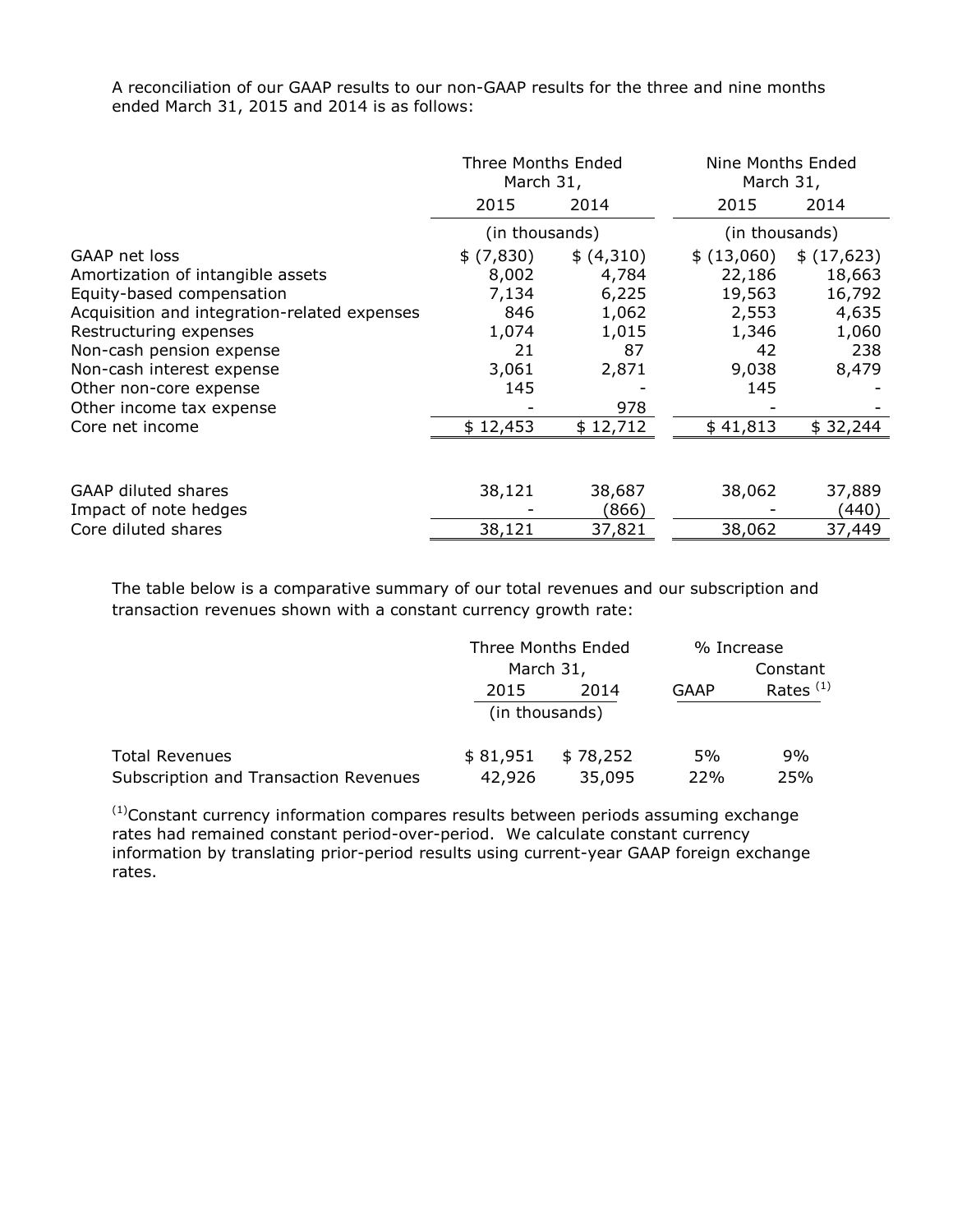#### **About Bottomline Technologies**

Bottomline Technologies (NASDAQ: EPAY) powers mission-critical business transactions. We help our customers optimize financially-oriented operations and build deeper customer and partner relationships by providing a trusted and easy-to-use set of cloud-based digital banking, fraud prevention, payment, financial document, insurance, and healthcare solutions. Over 10,000 corporations, financial institutions, and banks benefit from Bottomline solutions. Headquartered in the United States, Bottomline also maintains offices in Europe and Asia-Pacific. For more information, visit [www.bottomline.com.](http://www.bottomline.com/)

Bottomline Technologies, Paymode-X and the BT logo are trademarks of Bottomline Technologies (de), Inc. which are registered in certain jurisdictions. All other brand/product names are trademarks of their respective holders.

#### *Cautionary Language*

*This press release may contain "forward-looking statements" within the meaning of the Private Securities Litigation Reform Act of 1995, including statements reflecting our expectations about our ability to execute on our growth plans. Any statements that are not statements of historical fact (including but not limited to statements containing the words "believes," "plans," "anticipates," "expects," "look forward", "confident", "estimates" and similar expressions) should be considered to be forward-looking statements. Actual results may differ materially from those indicated by such forward-looking statements as a result of various important factors including, among others, competition, market demand, technological change, strategic relationships, recent acquisitions, international operations and general economic conditions. For additional discussion of factors that could impact Bottomline Technologies' operational and financial results, refer to our Form 10-K for the fiscal year ended June 30, 2014 and the subsequently filed Form 10-Q's and Form 8-K's or amendments thereto. Any forward-looking statements represent our views only as of today and should not be relied upon as representing our views as of any subsequent date. We do not assume any obligation to update any forward-looking statements.*

#### **Media Contact:**

Kevin Donovan Bottomline Technologies 603-501-5240 kdonovan@bottomline.com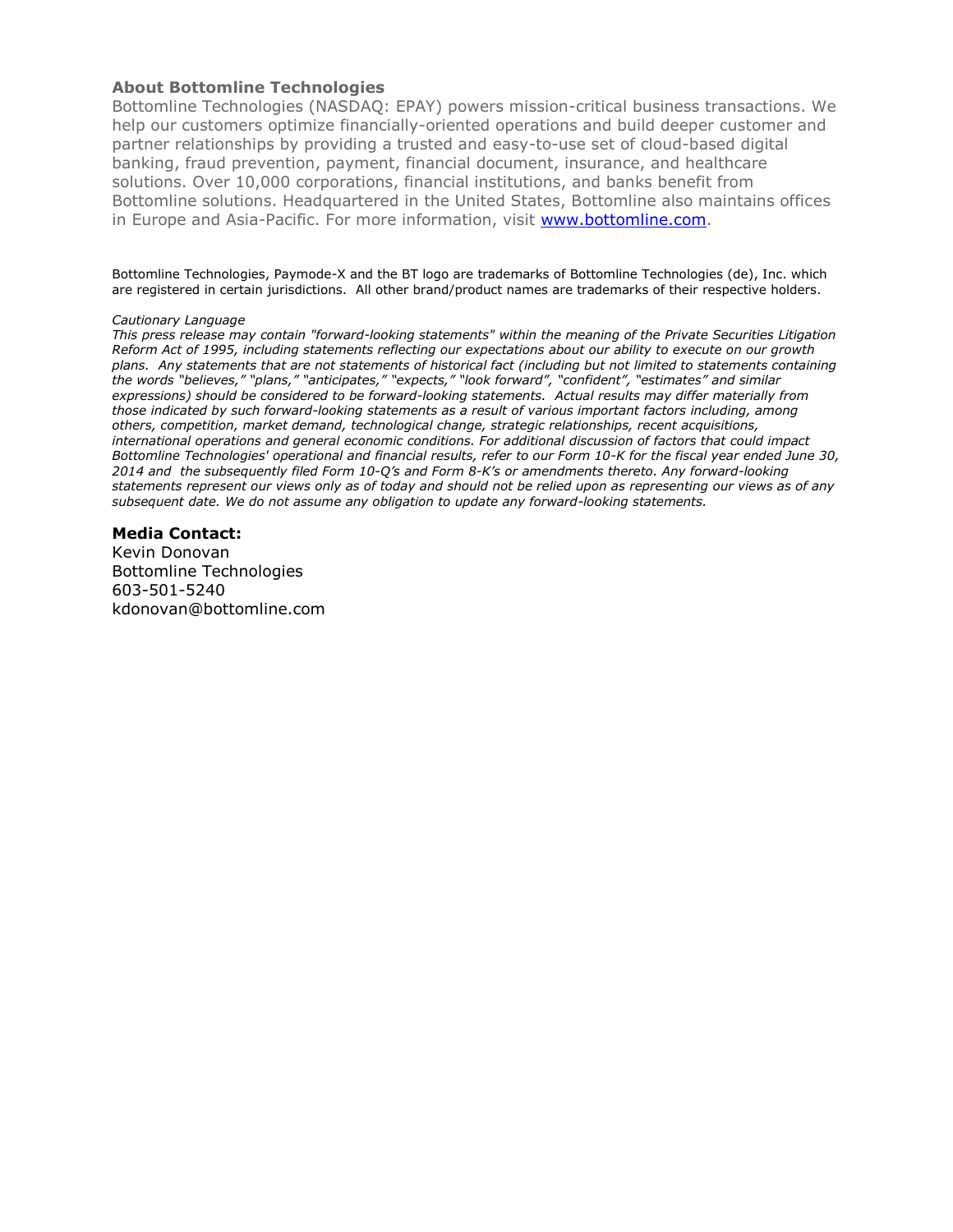#### **Bottomline Technologies**

## Unaudited Condensed Consolidated Statements of Operations

(in thousands, except per share amounts)

Three Months Ended

|                                                                                                                                                                                                                                                                           | Triree Montris Ended<br>March 31, |                                    |          |                                    |
|---------------------------------------------------------------------------------------------------------------------------------------------------------------------------------------------------------------------------------------------------------------------------|-----------------------------------|------------------------------------|----------|------------------------------------|
|                                                                                                                                                                                                                                                                           |                                   | 2015                               |          | 2014                               |
| Revenues:<br>Subscriptions and transactions<br>Software licenses<br>Service and maintenance<br>Other                                                                                                                                                                      | \$                                | 42,926<br>5,074<br>32,124<br>1,827 | \$       | 35,095<br>5,543<br>35,873<br>1,741 |
| Total revenues                                                                                                                                                                                                                                                            |                                   | 81,951                             |          | 78,252                             |
| Cost of revenues:<br>Subscriptions and transactions<br>Software licenses<br>Service and maintenance<br>Other                                                                                                                                                              |                                   | 19,582<br>371<br>13,675<br>1,285   |          | 17,866<br>505<br>13,942<br>1,278   |
| Total cost of revenues                                                                                                                                                                                                                                                    |                                   | 34,913                             |          | 33,591                             |
| Gross profit                                                                                                                                                                                                                                                              |                                   | 47,038                             |          | 44,661                             |
| Operating expenses:<br>Sales and marketing<br>Product development and engineering<br>General and administrative<br>Amortization of intangible assets                                                                                                                      |                                   | 20,248<br>12,716<br>8,882<br>8,002 |          | 19,433<br>10,685<br>8,718<br>4,784 |
| Total operating expenses                                                                                                                                                                                                                                                  |                                   | 49,848                             |          | 43,620                             |
| Income (loss) from operations                                                                                                                                                                                                                                             |                                   | (2,810)                            |          | 1,041                              |
| Other expense, net                                                                                                                                                                                                                                                        |                                   | (4,600)                            |          | (3, 573)                           |
| Loss before income taxes<br>Provision for income taxes                                                                                                                                                                                                                    |                                   | (7, 410)<br>420                    |          | (2, 532)<br>1,778                  |
| Net loss                                                                                                                                                                                                                                                                  | \$                                | (7, 830)                           | \$       | (4, 310)                           |
| Basic and diluted net loss per share                                                                                                                                                                                                                                      | \$                                | (0.21)                             | \$       | (0.12)                             |
| Shares used in computing basic and diluted net loss per share:                                                                                                                                                                                                            |                                   | 37,762                             |          | 37,081                             |
| Core net income (excludes amortization of intangible assets, acquisition<br>and integration-related expenses, restructuring expenses, equity-based<br>compensation expense, non-core charges associated with our convertible<br>notes and other non-core items): $^{(1)}$ |                                   |                                    |          |                                    |
| Core net income                                                                                                                                                                                                                                                           | \$<br>\$                          | 12,453                             | \$<br>\$ | 12,712                             |
| Diluted core net income per share <sup>(2)</sup>                                                                                                                                                                                                                          |                                   | 0.33                               |          | 0.34                               |

<sup>1)</sup> Core net income excludes charges for amortization of intangible assets of \$8,002 and \$4,784, acquisition and integration-related expenses of \$846 and \$1,062, restructuring expenses of \$1,074 and \$1,015, equity-based compensation of \$7,134 and \$6,225, non-cash pension expense of \$21 and \$87, non-core charges associated with our convertible notes of \$3,061 and \$2,871 and other non-core expenses of \$145 and \$978 for the three months ended March 31, 2015 and 2014, respectively.

<sup>2)</sup> Shares used in computing diluted core earnings per share were 38,121 and 37,821 for the three months ended March 31, 2015 and 2014, respectively. In computing diluted core earnings per share, we exclude the effect of shares issuable under our convertible notes to the extent that any such dilution would be offset by our note hedges; the note hedges would be considered an anti-dilutive security under GAAP.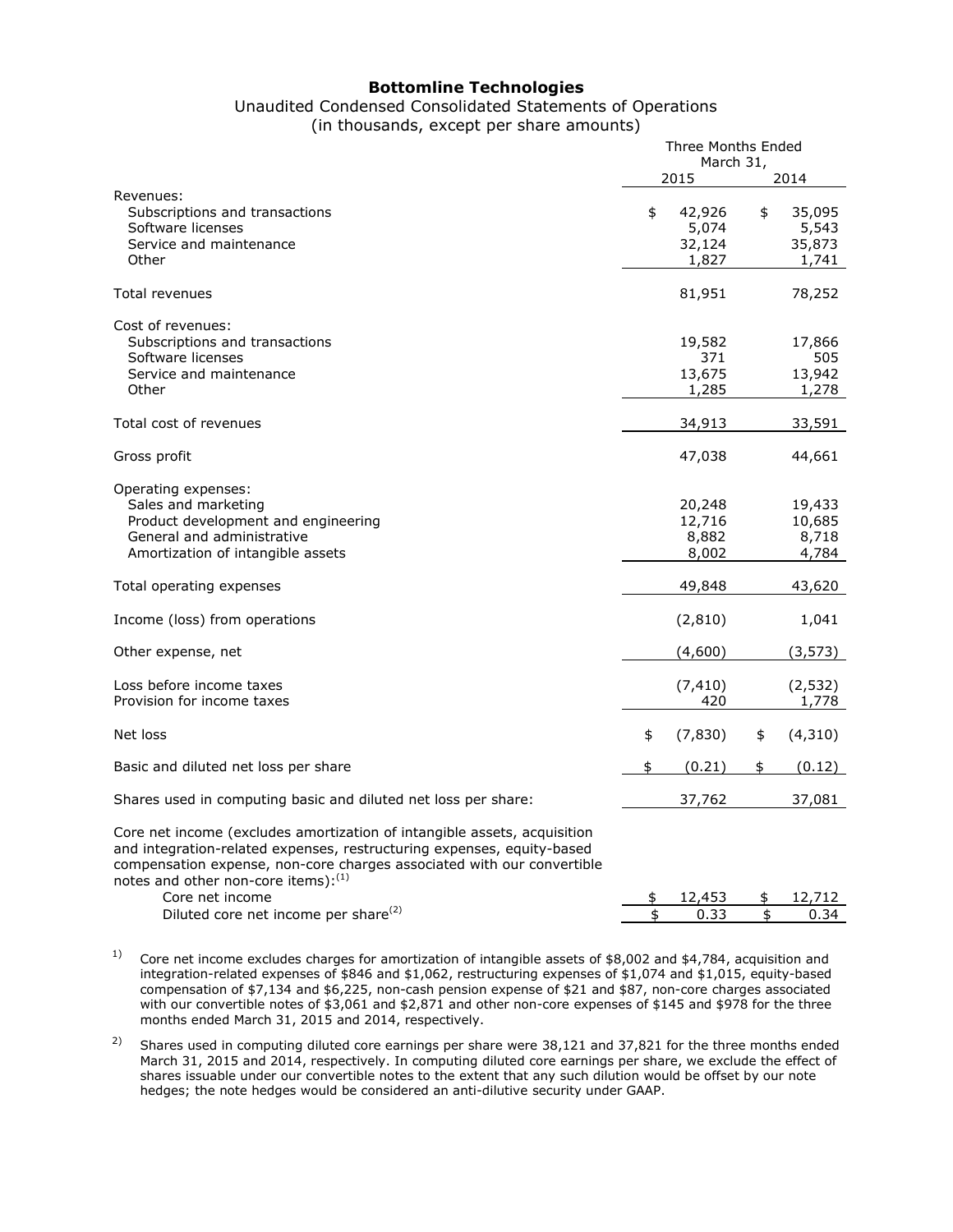#### **Bottomline Technologies**

## Unaudited Condensed Consolidated Statements of Operations

(in thousands, except per share amounts)

Nine Months Ended

|                                                                                                                                                                                                                                                                          | inine montris Ended<br>March 31, |                                      |    |                                      |
|--------------------------------------------------------------------------------------------------------------------------------------------------------------------------------------------------------------------------------------------------------------------------|----------------------------------|--------------------------------------|----|--------------------------------------|
|                                                                                                                                                                                                                                                                          |                                  | 2015                                 |    | 2014                                 |
| Revenues:<br>Subscriptions and transactions<br>Software licenses<br>Service and maintenance<br>Other                                                                                                                                                                     | \$                               | 126,662<br>16,155<br>97,264<br>5,438 | \$ | 101,489<br>15,744<br>96,564<br>5,109 |
| <b>Total revenues</b>                                                                                                                                                                                                                                                    |                                  | 245,519                              |    | 218,906                              |
| Cost of revenues:<br>Subscriptions and transactions<br>Software licenses<br>Service and maintenance<br>Other                                                                                                                                                             |                                  | 58,699<br>1,138<br>39,647<br>3,855   |    | 49,964<br>1,263<br>40,434<br>3,789   |
| Total cost of revenues                                                                                                                                                                                                                                                   |                                  | 103,339                              |    | 95,450                               |
| Gross profit                                                                                                                                                                                                                                                             |                                  | 142,180                              |    | 123,456                              |
| Operating expenses:<br>Sales and marketing<br>Product development and engineering<br>General and administrative<br>Amortization of intangible assets                                                                                                                     |                                  | 58,995<br>35,427<br>25,962<br>22,186 |    | 53,699<br>28,363<br>25,328<br>18,663 |
| Total operating expenses                                                                                                                                                                                                                                                 |                                  | 142,570                              |    | 126,053                              |
| Loss from operations                                                                                                                                                                                                                                                     |                                  | (390)                                |    | (2, 597)                             |
| Other expense, net                                                                                                                                                                                                                                                       |                                  | (11, 834)                            |    | (11,004)                             |
| Loss before income taxes<br>Provision for income taxes                                                                                                                                                                                                                   |                                  | (12, 224)<br>836                     |    | (13,601)<br>4,022                    |
| Net loss                                                                                                                                                                                                                                                                 |                                  | (13,060)                             |    | (17, 623)                            |
| Basic and diluted net loss per share                                                                                                                                                                                                                                     | \$                               | (0.35)                               | \$ | (0.48)                               |
| Shares used in computing basic and diluted net loss per share:                                                                                                                                                                                                           |                                  | 37,723                               |    | 36,654                               |
| Core net income (excludes amortization of intangible assets, acquisition<br>and integration-related expenses, restructuring expenses, equity-based<br>compensation expense, non-cash pension expense and non-core charges<br>associated with our convertible notes): (1) |                                  |                                      |    |                                      |
| Core net income                                                                                                                                                                                                                                                          | \$                               | 41,813                               | \$ | 32,244                               |
| Diluted core net income per share <sup>(2)</sup>                                                                                                                                                                                                                         | \$                               | 1.10                                 | \$ | 0.86                                 |

<sup>1)</sup> Core net income excludes charges for amortization of intangible assets of \$22,186 and \$18,663, acquisition and integration-related expenses of \$2,553 and \$4,635, restructuring expenses of \$1,346 and \$1,060, equitybased compensation of \$19,563 and \$16,792, non-cash pension expense of \$42 and \$238, non-core charges associated with our convertible notes of \$9,038 and \$8,479 and other non-core expense of \$145 and \$0 for the nine months ended March 31, 2015 and 2014, respectively.

<sup>2)</sup> Shares used in computing diluted core earnings per share were 38,062 and 37,449 for the nine months ended March 31, 2015 and 2014, respectively. In computing diluted core earnings per share, we exclude the effect of shares issuable under our convertible notes to the extent that any such dilution would be offset by our note hedges; the note hedges would be considered an anti-dilutive security under GAAP.